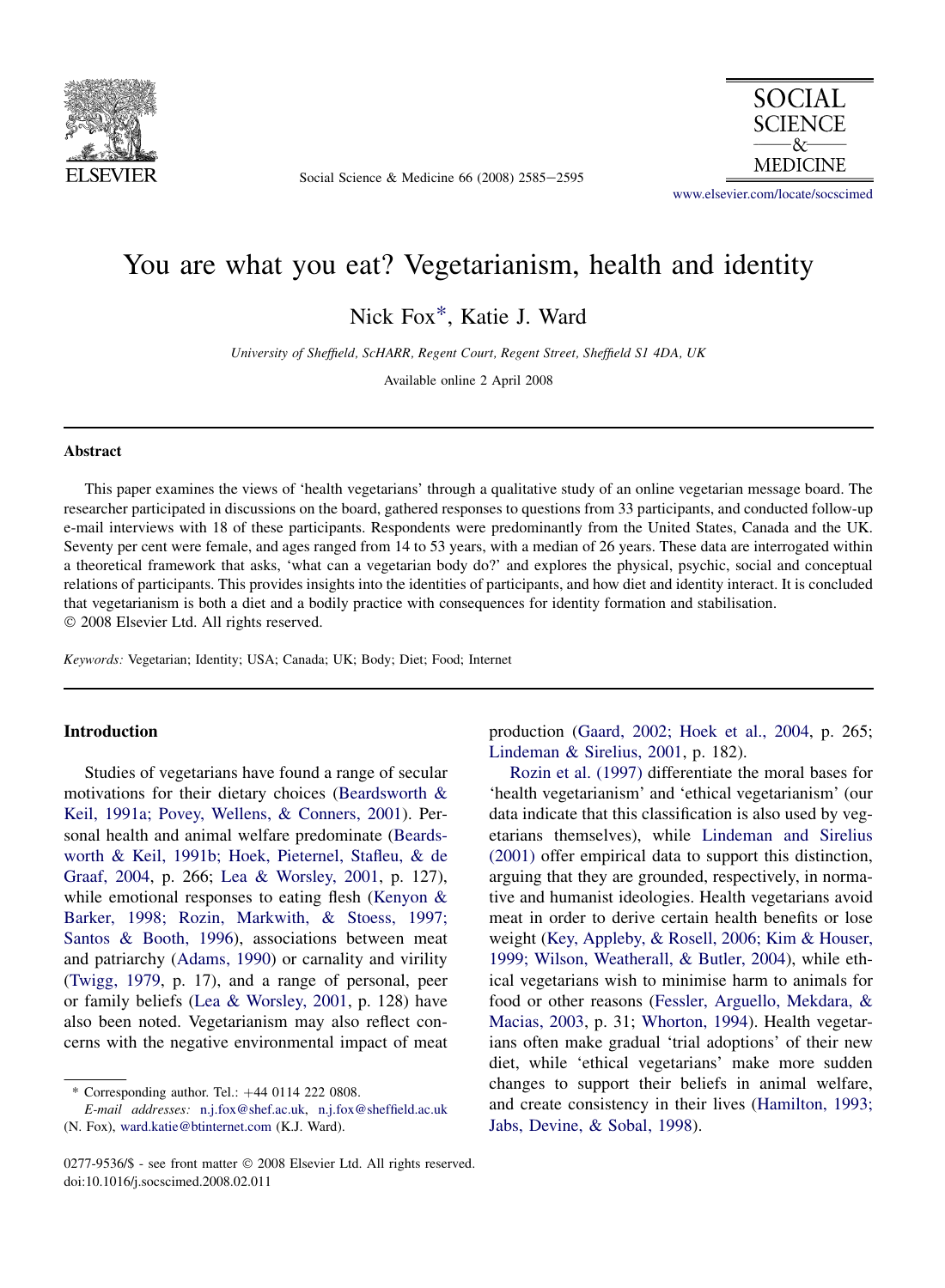While substantial attention has thus been paid to the motivations behind vegetarianism and the ideological, practical and symbolic bases for this dietary behaviour, there is limited discussion of the consequences of adopting a vegetarian diet for a person's identity or sense of self, and how this may affect behaviour and beliefs over time [\(Beardsworth & Keil, 1997,](#page-9-0) p. 241). Vegetarianism is not only a cognitive or expressive response to food, but it is also an embodied practice that can act as a cue to identity [\(Bisogni, Con](#page-9-0)[nors, Devine, & Sobal, 2002; Devine, Sobal, Bisogni,](#page-9-0) [& Connors, 1999](#page-9-0), p. 89; [Twigg, 1979,](#page-10-0) p. 31). Recent work on embodiment suggests that the body may mediate many aspects of social order and organisation, and contribute to how people reflexively construct their identity ([Buchanan, 1997; Fox & Ward, 2006; Gid](#page-9-0)[dens, 1991; Haraway, 1997; Negrin, 2002; Williams](#page-9-0) [& Bendelow, 1998](#page-9-0)). In this paper, we explore the ways in which an embodied dietary practice may lead to the emergence of explicit identities. We focus specifically (though not exclusively) upon health vegetarianism, and draw out the 'health identities' of those adopting a vegetarian diet.

#### Health, vegetarianism and identity

Vegetarianism was associated historically with health in various notions of bodily and spiritual purity ([Doug](#page-9-0)[las, 1966,](#page-9-0) p. 47 ff.) or holism ([Twigg, 1979\)](#page-10-0). In the Victorian period, these ideas were given both a scientific and a spiritual spin, linking vegetarianism with the health of both body and spirit [\(Fraser, 2003; Whorton, 1994\)](#page-9-0).

In the modern period, vegetarianism has become an increasingly popular dietary choice, with meat consumption gradually declining [\(Beardsworth & Keil,](#page-9-0) [1991b](#page-9-0)). This has been linked to increased availability of meat-free products ([Coveney, 2000, p. 141\)](#page-9-0), association of a vegetarian diet with improved health ([Bedford & Barr, 2005; Hoek et al., 2004; Key et al.,](#page-9-0) [2006; Kim & Houser, 1999; Lea & Worsley, 2003;](#page-9-0) [Phillips, 2005; Whorton, 1994\)](#page-9-0), and a general social emphasis on 'healthy-eating' ([Winter-Falk, Sobal,](#page-10-0) [Bisogni, Connors, & Devine, 2001](#page-10-0)).

Various studies have explored how reflexive constructions of the self affect the adoption and maintenance of vegetarianism. [Jabs et al. \(1998\)](#page-9-0) found that most vegetarians adopted their new diet gradually as they became more aware of evidence concerning health or animal welfare, while others made a radical change. Among this latter group, life changes such as a divorce, change of career, going to university or experimenting with a new identity often provoked the

sudden rejection of meat. [Devine, Connors, Bisogni,](#page-9-0) [and Sobal \(1998\)](#page-9-0) have described the feelings, strategies and actions in relation to food choices that people adopt as 'trajectories' that demonstrate persistence and continuity as circumstances alter. These trajectories are underpinned by values that determine what foods are chosen ([Sobal, Bisogni, Devine, & Jastran, 2006,](#page-10-0) p. 9), and [Lindeman and Sirelius \(2001, p. 183\)](#page-9-0) argue that alongside other lifestyle decisions, food choice has emerged as a further means for people to express their personal and philosophical commitments. Vegetarianism appears to be a fluid, subjective category that is 'good to think' [\(Tambiah, 1969; Twigg, 1979,](#page-10-0) p. 31), with many people identifying themselves as vegetarian while continuing to eat foods other than plants [\(American Dietetic Association, 2003](#page-9-0); [Hoek](#page-9-0) [et al., 2004; Lea & Worsley, 2003](#page-9-0)). In their study of dietary habits, [Bedford and Barr \(2005\)](#page-9-0) found that vegetarians and vegans generated definitions to fit their own practices, and [Willetts \(1997\)](#page-10-0) described how a 'lapse' from strict vegetarianism did not prevent a vegetarian or vegan from sustaining her/his self-definition.

Conversely, the persistence over time of a vegetarian or vegan lifestyle (which may be hard to sustain practically and the subject of social opprobrium) suggests that reflexivity plays a part in their maintenance. [Jabs](#page-9-0) [et al. \(1998, p. 200\)](#page-9-0) point to the importance of cognitive consistency (and the avoidance of cognitive dissonance) as factors in adopting a vegetarian diet, while there is evidence for convergence of beliefs over time between those who have adopted a vegetarian diet for health or ethical reasons [\(Beardsworth & Keil, 1991a\)](#page-9-0), possibly to provide further cognitive support for a difficult life choice [\(Santos & Booth, 1996](#page-10-0), p. 204). [Fox](#page-9-0) [and Ward \(2008\)](#page-9-0) found that while environmentalism was not a primary motivator for vegetarianism among their respondents, ecological justifications for a meatfree diet may emerge over time as part of a subsequent generalisation of an original focus, perhaps as a consequence of rationalisations of behaviour, as adoptees of a minority dietary choice seek additional reasons for their decision, or as they are exposed to the views of others within a vegetarian 'community of practice' ([Bisogni et al., 2002; Jabs et al., 1998\)](#page-9-0). There may also be convergence between the 'deviant' behaviour of avoiding meat ([Kenyon & Barker, 1998; Lea &](#page-9-0) [Worsley, 2001](#page-9-0)) and other lifestyle commitments including energy conservation and waste reduction, which have been until recently regarded as radical or alternative.

An interesting account of the relationship between eating and identity may be found in a study by [Bisogni](#page-9-0)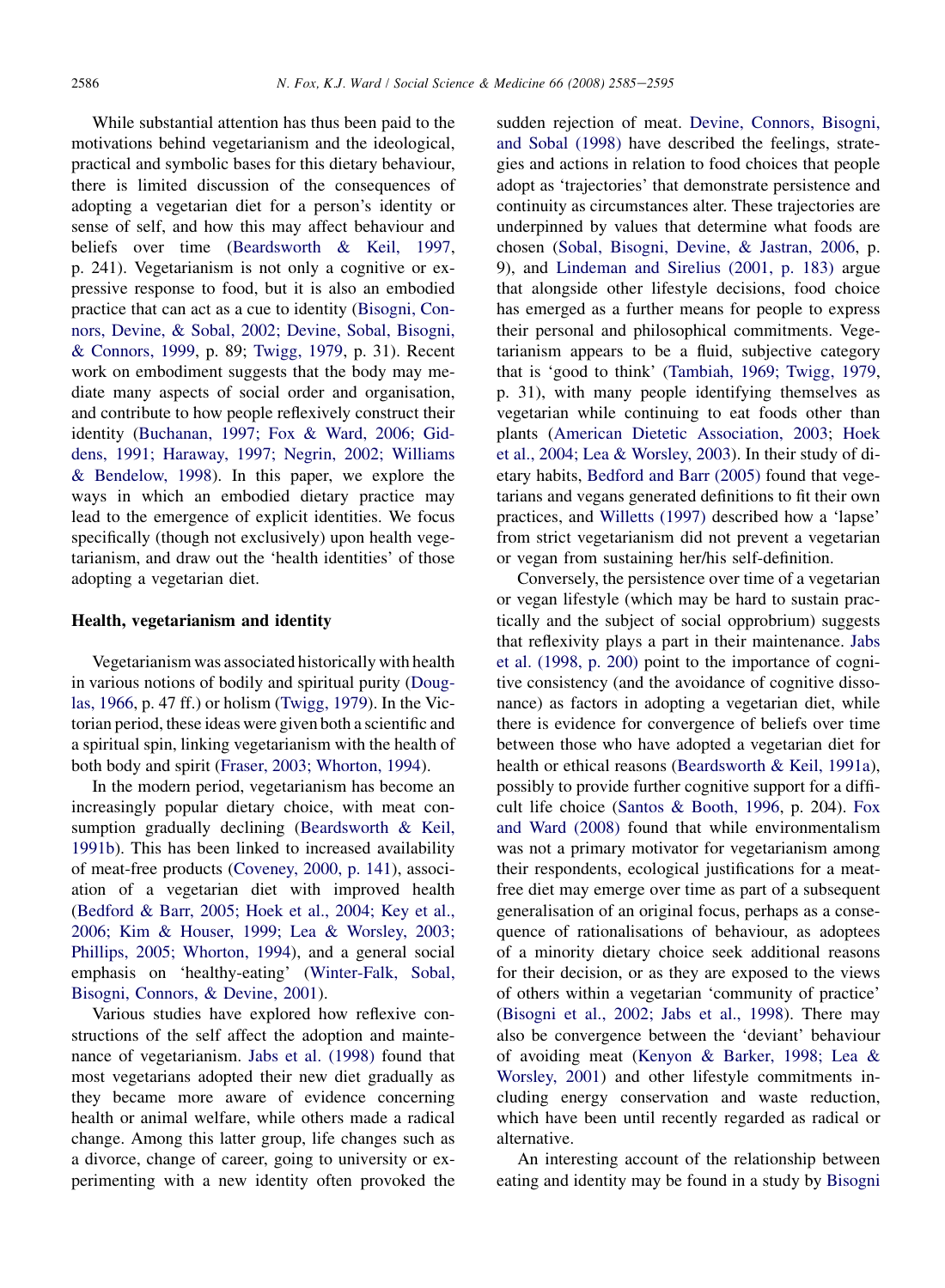[et al. \(2002\).](#page-9-0) Based on a qualitative study of eating behaviour, they argued that diet and identity were mutually constitutive, with identities both derived from and influenced by dietary choices. Identities were also affected by other personal characteristics, social and physical environment, reference groups and social categories, and were consequently both stable and highly individualised. Over time, dietary choices foster selfimages and are an on-going cue for reflection and self-evaluation. These identity processes stabilise eating behaviours, establishing a feedback loop that is resistant to change ([Bisogni et al., 2002](#page-9-0), p. 131). Other studies support this reciprocal model. [Devine et al.](#page-9-0) [\(1999, p. 89\)](#page-9-0) found that respondents enacted their ethnic identities through dietary choices, and used food as an opportunity to bolster affiliations with their ethnic communities, or to reflexively sustain their identity in a strange environment.

However, these approaches (in which 'identity' appears to be an attribute bolted on to a prior human subject) highlight the problematic nature of identity in social theory. Most sociological models of identity foreground the role of social context in identity formation: identities are never prior, but 'mobilised' in relation to [\(Bond, McCrone, & Brown, 2003](#page-9-0)), or 'constructed' from these contexts [\(Kiely, Bechhofer, Stewart, &](#page-9-0) [McCrone, 2001; Turner & Oakes, 1997](#page-9-0)). Cultural formations may provide models ([Connell, 1995](#page-9-0)) or discourses (Davies & Harré, 1998) for actors to appropriate, or mark out their distinctiveness from others [\(Vignoles, Chryssochoou, & Breakwell, 2000](#page-10-0)). While identity exists in relation to a social context, [Jen](#page-9-0)kins (2004, p.  $18-19$ ) has suggested that it should also be understood as inextricably linked to embodiment, the 'canvas' upon which identity plays. The body is a reference point for identity, both in terms of continuity of the self and as a marker of similarity or difference [\(Jen](#page-9-0)[kins, 2004](#page-9-0), p. 19; [Riley & Cahill, 2005,](#page-10-0) p. 263).

Authors have suggested that the Deleuzian question 'what (else) can a body do?' ([Deleuze & Guattari,](#page-9-0) [1988,](#page-9-0) p. 257) offers a way to explore this relationship between embodied practice and identity [\(Buchanan,](#page-9-0) [1997; Fox, 2002; Fox, 2005; Fox & Ward, 2006; Potts,](#page-9-0) [2004\)](#page-9-0). Identities manifest from the reflexive interactions or 'confluences' of the body with the physical, psychological, emotional and conceptual aspects of the environment, and are constituted within the totality of these relations [\(Fox, 2002](#page-9-0)). Health and illness, gender and sexuality, work, creativity, class, ethnicity, growth, maturation and ageing can all supply the relations for a reflexive embodiment, and the possibilities and limits of identity emerge within the contexts of

what (else) a body can do. New body technologies including body modification by cosmetic surgery [\(Ne](#page-9-0)[grin, 2002](#page-9-0)), pharmaceuticals ([Monaghan, 2000; Potts,](#page-9-0) [2004\)](#page-9-0), genetic therapies ([Le Breton, 2004\)](#page-9-0), tissue engineering and cloning ([Petersen, 2002\)](#page-10-0) alter and enhance what (else) bodies can do, and in a society increasingly focused on such potentials, we may expect identity to be constituted within the context and limitations of such health-related practices.

In a series of studies, we have explored how 'health identities' are grounded in the various physical, psychological and social relations associated with embodiment, for instance fitness and exercise, body modification, diet, illness, disability or growing old [\(Fox, 2002; Fox, 2005; Fox & Ward, 2006\)](#page-9-0). Identities may be congruent with medicalised conceptions of health (for instance in weight loss programmes that encourage a identity constituted in relation to body mass), or emergent from a resisting sensibility to biomedicine such as the pro-anorexia movement or nonmedical use of viagra ([Fox & Ward, 2006\)](#page-9-0). However, health identities are not static, but are associated with action and emerge from a 'exercising' or 'slimming' or 'ageing' or 'healthing' body. Might a dietary choice such as vegetarianism thus be a further embodied 'identity practice', in other words, an action that contributes reflexively to a relatively stable sense-of-self? We set out to look at the 'vegetarian-ing' body, to explore how the various relations that link health, diet and the body contribute to the identities of vegetarians. By asking what the vegetarian body can do, we will elucidate the physical, psychological, emotional and conceptual relations of the vegetarian(ing) body and consequently the relationship between diet, health and identity.

#### Research design and methods

We wished to obtain qualitative data to elucidate the relations within which vegetarians constituted both their dietary choices and their identity as non-meateaters. These relations may be material (for example with foodstuffs, animals or other vegetarians), experiential (taste, disgust, illness, allergies etc), emotional (reactions to animal welfare) or conceptual, for instance with beliefs concerning health or animal rights.

The study was based on 'online ethnographic' work carried out in a web-based forum concerned with secular vegetarianism, which will be referred to here as the Veg-Forum. The forum was selected because it attracted a high volume of users who posted regularly to the message boards, creating a lively website with a heavy flow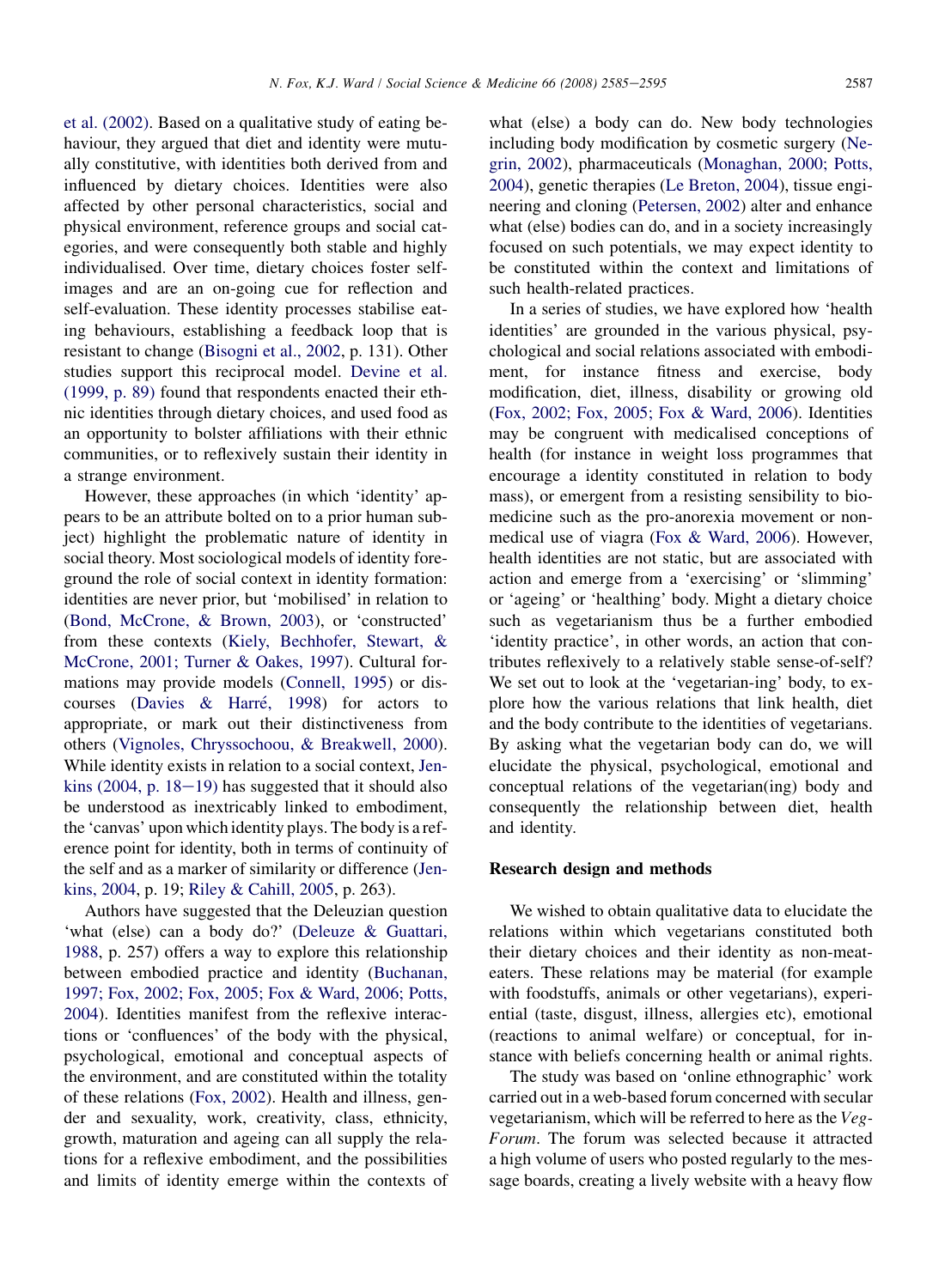of 'traffic'. Message boards covered disparate topics, including advice to new vegetarians, health, animal rights and ecology. Participants ranged from strict vegans to those who ate dairy products or even fish.

Glaser, Dixit, and Green  $(2002, p. 189-190)$  $(2002, p. 189-190)$  suggest that the anonymity of the Internet is useful to research sensitive subjects, and Internet research is a cost-effective way to access small or hard to find groups who interact in specialist fora ([Illingworth,](#page-9-0) [2001; Nosek, Banaji, & Greenwald, 2002](#page-9-0)). However, anonymity may increase intentional or unintentional deception ([Glaser et al., 2002,](#page-9-0) p. 191) or identity manipulation ([Hewson, Yule, Laurent, & Vogel, 2003,](#page-9-0) p. 115, [Nosek et al., 2002,](#page-9-0) p. 172). Participants need access to hardware, skills in typing and motivation to participate in what can be lengthy online interviews ([Chen & Hinton, 1999](#page-9-0)), and so may under-represent poor and minority groups, although [Hewson et al.](#page-9-0) [\(2003, p. 32\)](#page-9-0) consider that this bias is disappearing with increasing Internet access. [Thomsen, Straubaar,](#page-10-0) [and Bolyard \(1998\)](#page-10-0) suggest that multi-method triangulation using textual analysis, prolonged participant observation and qualitative interviews can provide valid and reliable data, and we have used this approach in past studies ([Fox & Ward, 2006\)](#page-9-0). As with most qualitative approaches, we did not claim to be establishing a 'representative' sample, but did apply a range of methods to gather data broadly and gain data saturation. It remains as a limitation of the design, however, that participants in a forum such as this may under-represent sectors of the vegetarian community.

To access the field of study, KW subscribed to the VegForum, announced her 'presence', and explained that she was researching attitudes and beliefs about health among vegetarians. The research was carried out between August 2005 and February 2006 and comprised of three stages:

- Participation in synchronous discussion within the VegForum. Permission was gained from participants to reproduce relevant posts from discussions.
- A survey or 'poll' of participants in one of the Veg-Forum message boards known for its supportive and tolerant atmosphere, to which there were 33 responses. The survey contained open-ended questions designed to explore the health bases for participants' dietary choices and how these related to broader perspectives and lifestyle choices. Respondents were asked for their age and nationality, and were identified by their VegForum pseudonym. They were predominantly from the United States and Canada, with some UK members. Seventy

per cent were female, and ages ranged from 14 to 53 years, with a median of 26 years.

- Respondents were invited to participate in asynchronous follow-up interviews, and 18 agreed to this. These were conducted using the VegForum's own private messaging system, providing confidentiality but permitting tracking of respondents from the earlier stages of data collection. These were unstructured interviews based on cues in respondents' answers to the survey questions, enabling respondents to enlarge on their responses concerning their beliefs and attitudes, triggers and other factors that had led them to become vegetarian, and the effects of being vegetarian on their lives.

These collection techniques will tend to supply somewhat different kinds of data. Asynchronous surveys and interviews may produce more measured responses, and on occasions, some of our data give the impression of 'sloganising'. This stands in contrast to the more 'natural' synchronous discussion extracts, which provide more direct insight into the expressive aspects of respondents' views. Together, we believe these methods provide a richness to the data we have reported and increased internal validity and reliability ([Thomsen et al., 1998](#page-10-0)).

Data were analysed using the framework methodology for qualitative analysis. This is an approach to analysis that is appropriate to deductive research that addresses pre-set aims and objectives ([Pope, Zeibland,](#page-10-0) [& Mays, 2000](#page-10-0)), and enables data to be systematically collated and displayed within a spreadsheet or other software package, in order to address specific topic areas. Collated data can then be indexed and key findings extracted. All data from the case study have been reported in the ethnographic past tense, participants have been fully anonymised, and spellings have been corrected to aid reading.

# Research findings

In the following analysis, we consider first the relations that link diet with health for these vegetarians, and then examine how these contribute to the identities associated with dietary choices. Finally, we examine contestations of identity among respondents, particularly in relation to 'ethical' vegetarianism.

# Health and the vegetarian diet

There was no shortage in our data of relations linking the vegetarian-ing body with 'health'. For many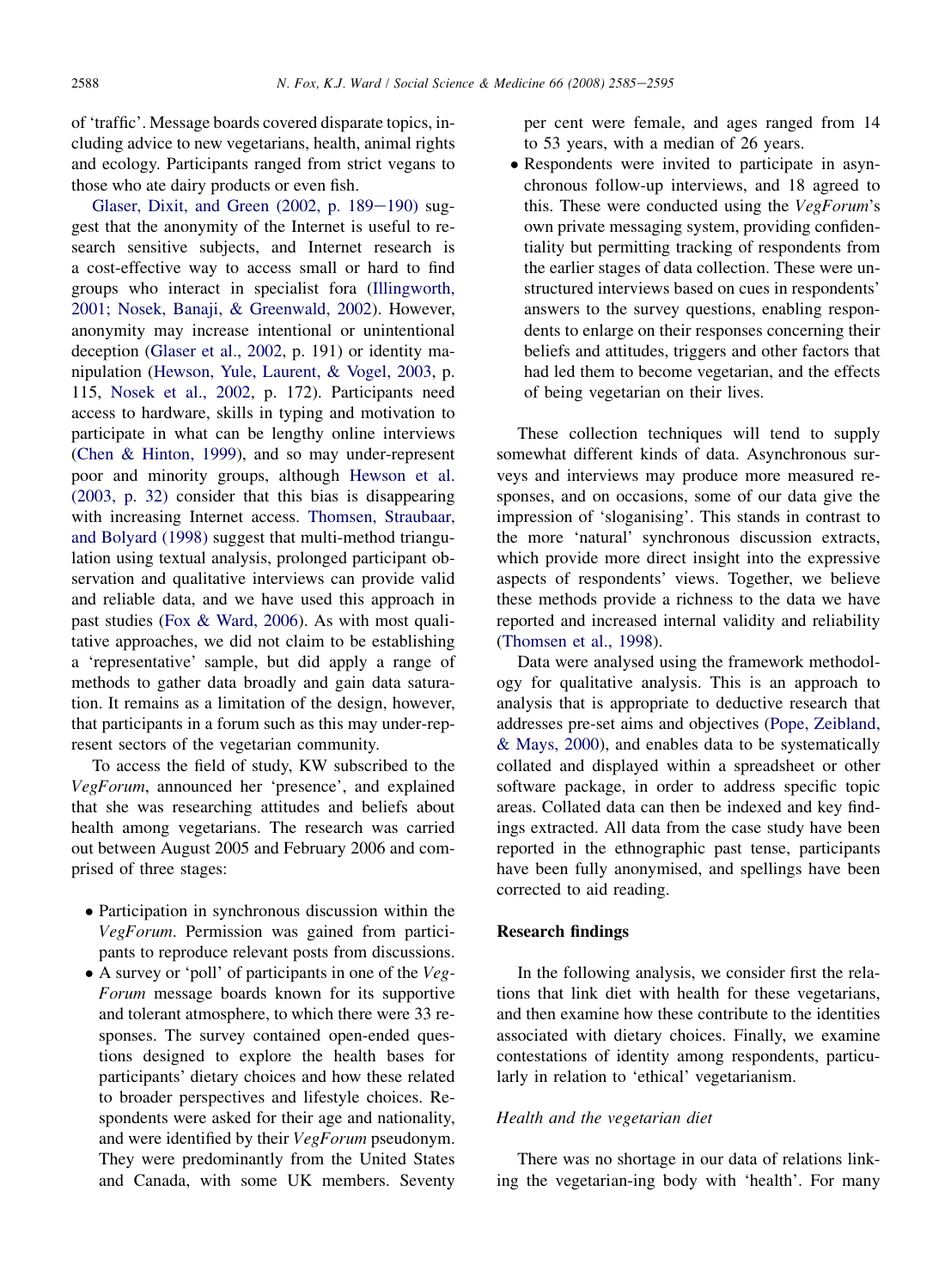respondents in the study, it had been the primary motivation for their decision to cease eating meat. Carol linked health to diet both experientially and cognitively.

Because I ate so much red meat before I went veggie, I practically lived off it so I wasn't very healthy at all and I hated feeling so unhealthy, and for a while I considered whether going veggie would improve my health, so I researched vegetarianism on the net and found out about the health benefits of being vegetarian such as having a stronger immune system and less likely to suffer high blood pressure (interview).

Vegetarianism was cited variously by respondents as inherently associated with positive health and well-being. Diet was perceived as central to good health and longevity, while poor diet was linked to poorer health or specific diseases. Will suggested that 'nothing affects your mind and quality of life as much as nutrition', while Ruby argued that 'you can't expect your body to treat you right if you fill it full of crap all the time'. For June, the vegetarian diet was essential for her body.

I'm an active teenager, so I need lots of nutrients. I feel better knowing that I'm eating what my body needs (survey).

Respondents offered a variety of types of evidence for this link between diet and health, ranging from the experiential to the ideological. For a few respondents, there had been a specific adverse health event that had prompted the move to a vegetarian diet. One said he had suffered from difficulties digesting meat, another from acne, while another adopted a vegetarian diet to counter high blood pressure. For some, the decision to become vegetarian had been motivated by a specific effort to improve health, for example to lose weight, 'to cut down on my dairy for cholesterol reasons' or 'to avoid high blood pressure and kidney stones'. The value of the diet was justified by some respondents by virtue of its positive effects on daily health.

To me- it is VERY important. If I eat crappy for even a week because I am away on business I feel horrible, tired, sluggish, and irritable (Mac, survey).

Some participants contrasted their current healthy diets with previous or childhood food intakes, which they now perceived as unhealthy. The change to vegetarian diet was associated directly with an improvement in health.

I was overweight as a kid, I ate junk food, no veggies, and did not drink water. All of my liquid came from sodas. ALL of it. It was a long process to get out of that dietary sinkhole, and sometimes I am surprised that I did. Nowadays, typical dinners for me are home-cooked with plenty of whole foods (Vinny, forum).

Others wished to avoid family health problems such as heart disease. In an interview, Lucy commented that her family:

has a history of breast/ovarian cancer and high cholesterol and I figured that eating the best possible diet of the most healthful foods (combined with exercise) would be the best thing I could do to prevent myself from developing these diseases as much as possible. Also most of my family is lactose-intolerant and though I didn't get sick when I ate dairy, I've noticed that when I DON'T eat it I feel better overall (interview).

However, for some respondents in the study, the links between vegetarian diet and health were found on ideologies, theories and perceptions, and a decision to change diet was based on this theoretical link. For Victor, veganism was an effective way to achieve good health and avoid a range of chronic diseases:

Cancer, heart disease, later on stroke, osteoporosis. There are a lot of problems with a Western diet. It's very unfortunate that there is little profit in conveying these facts, but lots of profit in covering them up. A vegan diet done right is just about the healthiest diet you can have (survey).

Ben argued that animal farming was 'a breeding ground for antibiotic-resistant bacteria and viruses, which can spread to humans' (survey). Jane supported her ideological claims with personal experiences, which she suggested justified the decision.

If you want to live a longer life, then eating healthy is key. Eating unhealthy foods can really change your personality. When you switch to a healthy diet from an unhealthy diet you get this sudden spring in your step, so to speak. Every day that I wake up, I feel so much healthier and alive than I used to. It's so awesome to feel awake and alive (survey).

For another respondent, Cath, health was not just physical, it was also an aspect of her spiritual link to nature.

I see vegetarianism as a way to reduce my harmful impact on the Earth. I've seen my change in diet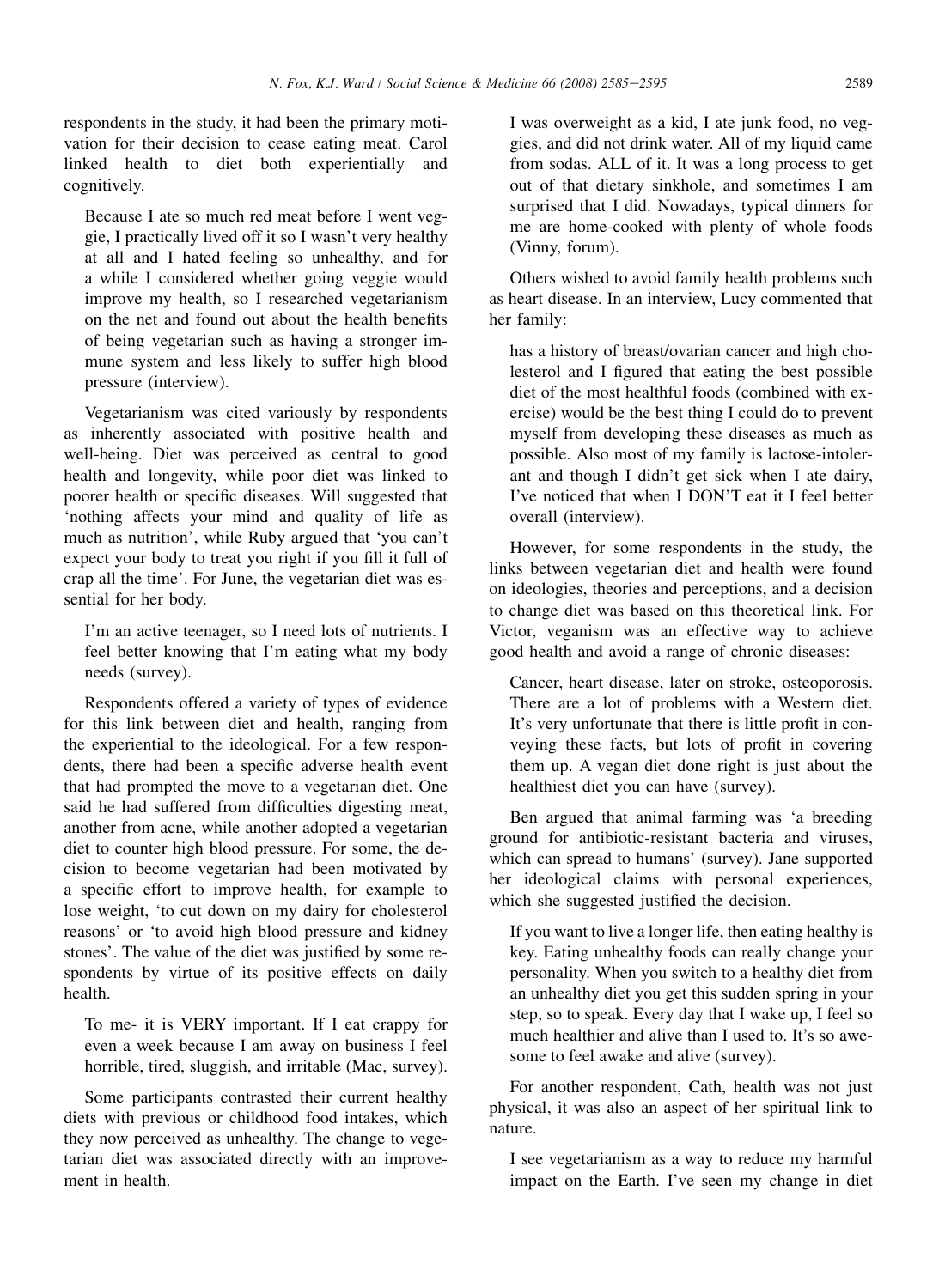have a positive impact on my body (which relates back to respect) and my sense of well-being (interview).

In summary, there are many relations concerning health for the vegetarian-ing body. These include the physical effects of meat and vegetarian diets, the cognitive association of diet with physiology, the experiential aspects of a vegetarian diet, family or personal histories and conceptual relations between diet and health. These relations variously motivated people to stop eating meat, or to sustain a vegetarian diet once adopted.

# Negative consequences of the vegetarian diet

Not all the relations between the vegetarian-ing body and health were positive, as health can be problematic for strict vegetarians and vegans. In [Sneijder](#page-10-0) [and te Molder's \(2004\)](#page-10-0) study of veganism, respondents de-emphasised the potential health problems associated with their dietary commitment, and argued that it was a matter of personal responsibility and integrity to avoid 'health problems' within a vegan lifestyle. This issue was raised by our respondent Solomon.

I do think that vegans have a responsibility to watch their health - dead vegans make horrible advocates, especially when they die from something like a heart attack. However, I also think that we should make vegan foods seem exciting, accessible and fun not a boring chore that we have to force ourselves through (forum)

Some participants were conscious of the dangers of a diet low in certain essential components.

I am still pretty new to this kind of diet, so I still enter all my food eaten into a computer program I have and look at how my nutrition stacks up against the RDAs [recommended daily amount]. It has been hard to get the RDA of protein without eating a load of tofu everyday (Mark, survey).

One strategy used by some participants was use of nutritional supplements, grounded in careful research.

I take a woman's daily multi a few times a week (when I remember). I also take a B-complex when I feel stressed, vitamin C when I feel like I'm starting to get sick, and calcium-magnesium when I've been working hard and might get leg cramps. Otherwise I try to get as much from my diet as I can (Cath, survey).

However, some of our respondents regarded supplements as an inferior source of nutrition and advocated a comprehensive diet as an alternative. When asked whether she took any supplements, Jane replied:

No. I don't feel like I need to. I feel better than I do when I was an omnivore, and so I know that I must be doing something right. I get my iron checked twice a year just in case. It is going up over time. My nutritionist tries to get me to take multi[vitamin]s, but I avoid them because the vegan ones are so expensive. I would also rather get nutrients and [suchlike] from a resource other then popping a pill (survey)

Despite the negative associations between vegetarianism and health, these relations may still be highly significant for the emergence and sustaining of a vegetarian identity, as the last extract indicates. In the next section, we look more closely at how these positive and negative relations contribute to a vegetarian identity.

## Elaborating a vegetarian identity

Within the Deleuzian model, reflexive identity emerges from the limits of 'what (else) a body can do', based on the sum of a body's physical, psychical, social and conceptual relations. The range of relations and the links to emergent identity can be seen among the vegetarians in this study. Most of our respondents described vegetarianism as not only a diet, but also a way to confirm personal commitments or the validity of a broader lifestyle orientation. Will's diet encompassed various choices.

I try to eat primarily organic. Being where I live the cost of organic food isn't really an issue. I try to eat as few processed foods as possible and eliminate added sugars. For the most part all of the above are working (Will, survey).

Sometimes these dietary choices were one element within a range of bodily practices. Simon's diet, for example, appeared to be part of a general 'de-toxification' of his life.

I feel better, cleaner. I also quit smoking and went back to biking, walking and trying not to travel by automobile. Physically I know that my diet is better (Simon, interview).

For other participants in the forum, vegetarianism was emblematic of a broader sense of personal responsibility for health.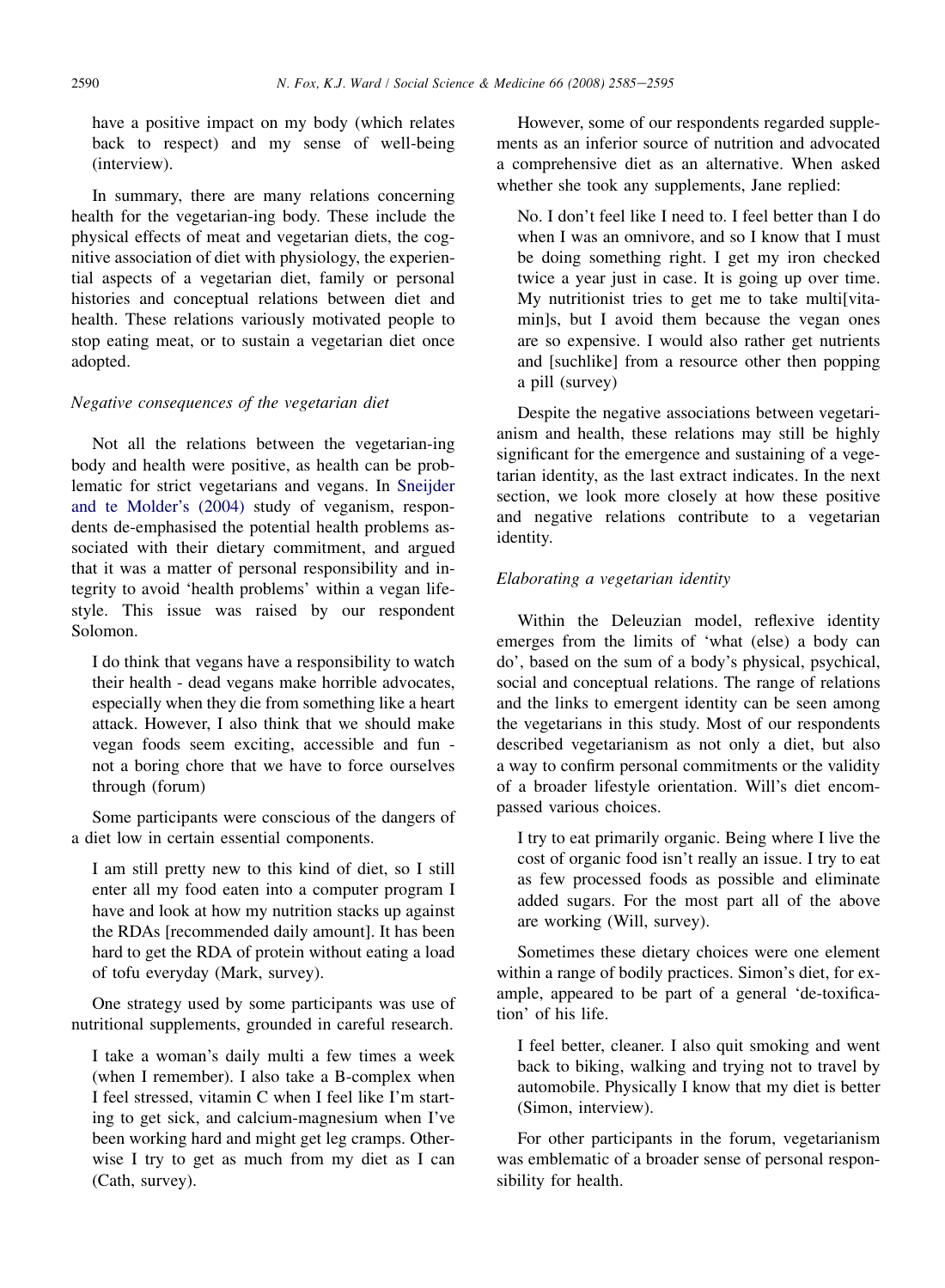... people should be more involved in their own health rather then completely relying on a physician or whoever. I also think that our culture neglects healing through whole foods and I support it 100%. Since most herbal remedies consist of inert chemicals ... potential harm is minimal. (Gail, forum).

I have one friend in particular who gets a cold, goes to the doctor, gets meds and proceeds to go about her day miserable and ill doesn't even go to bed early. Plus she eats crappy food. I haven't had a cold in forever but when I did start to feel poorly I would get extra rest and eat well, increase my liquids, etc, etc. and tried to limit activities as much as possible (Petal, forum).

In her study, [Twigg \(1979\)](#page-10-0) noted that vegetarianism was often associated with 'alternative' lifestyles or holistic or mystical practices. Our respondents similarly reported a range of behaviours unrelated to diet that suggests their vegetarianism was located in a broader nexus of relations (although with a 21st century emphasis) that contributed to reflexive identity. Participants suggested environmental commitments in which they were involved, including saving energy, using public transport, re-cycling, composting, treeplanting and picking up litter. Naomi commented (survey) that she was 'considered the recycle queen, totally obsessed-reduce, reuse, recycle', while Lucy commented (survey) that she was 'fairly environmentally friendly - public transit, composting, gardening, canvas bags instead of paper or plastic'. Like Babs, who tried to walk whenever possible, Andy had cut his energy consumption.

I telecommute, so I'm not burning gas sitting in rush hour traffic every day. I bought a less luxurious car than my previous one because it gets 50% better mileage. I keep my thermostat at 65 during the cold season and don't heat rooms that aren't used much, including my guest bedroom. I don't heat my master bath[room] since I only use it about 15 minutes a day (Andy, survey).

These data indicate the elaborating relations of the vegetarian-ing body. Health may be a motivation for vegetarianism, or a justification for this dietary option, but once adopted, a vegetarian diet can become an end in itself, or one of a set of bodily practices that reflect a range of relations, not only with the materialities of physiology or biochemistry, but also with ideological and philosophical commitments that may extent beyond health. Particularly for vegan participants, both human and animal health were located within this nexus of concerns with a lifestyle that contributes positively to the environment, while other environmental concerns were also important drivers of a broader lifestyle within which vegetarianism was one element. This can have consequences for reflexive sense of sense. For Michael, the extent of his responsible behaviours had led him to be perceived as different by some friends.

I recycle, try and cut down waste, conserve energy. ... Most of my friends think I'm weird because in addition to the above, I also refuse to eat anything with e-numbers or hydrogenated oils and also boycott animal testing companies (survey).

Mark refused to adopt a label, preferring to construct an identity around health rather than diet.

When eating a vegan diet my symptoms go away and I feel great. I never call myself a vegan or vegetarian. I tell people that I have food allergies and I have to eat like this for my health. I feel so much healthier when I eat vegan meals (Mark, survey).

However, our study also found that the relations surrounding vegetarianism could be problematic for identity. This can be discerned within a debate on the VegForum during the period of this research, in which participants divided themselves into two categories: 'health vegetarians' whose principle aim was to improve their own health or prevent disease, and 'ethical vegetarians', who saw animal rights as the most important motivator. The latter group was sometimes critical of health vegetarians, as personal health was regarded as a selfish motivation, as enunciated by Diana.

Now, about health vegans. I certainly don't jump for joy just because 'one less animal is killed'. If people only care about themselves and their health, that shows they are selfish and egotistical. . I find their motivations for being vegan boring and selfish. There's nothing wrong with wanting to stay healthy. ... But there are lots and lots of healthy people who eat meat and/or fish every day of their lives and they live till they're 100 (forum).

Another VegForum participant responded to this as follows:

I think everyone can agree the less meat people eat the better. Making a difference in general is difficult and pointing fingers about who makes more of a difference doesn't help anybody's cause. I consider myself a health vegetarian for the most part. I do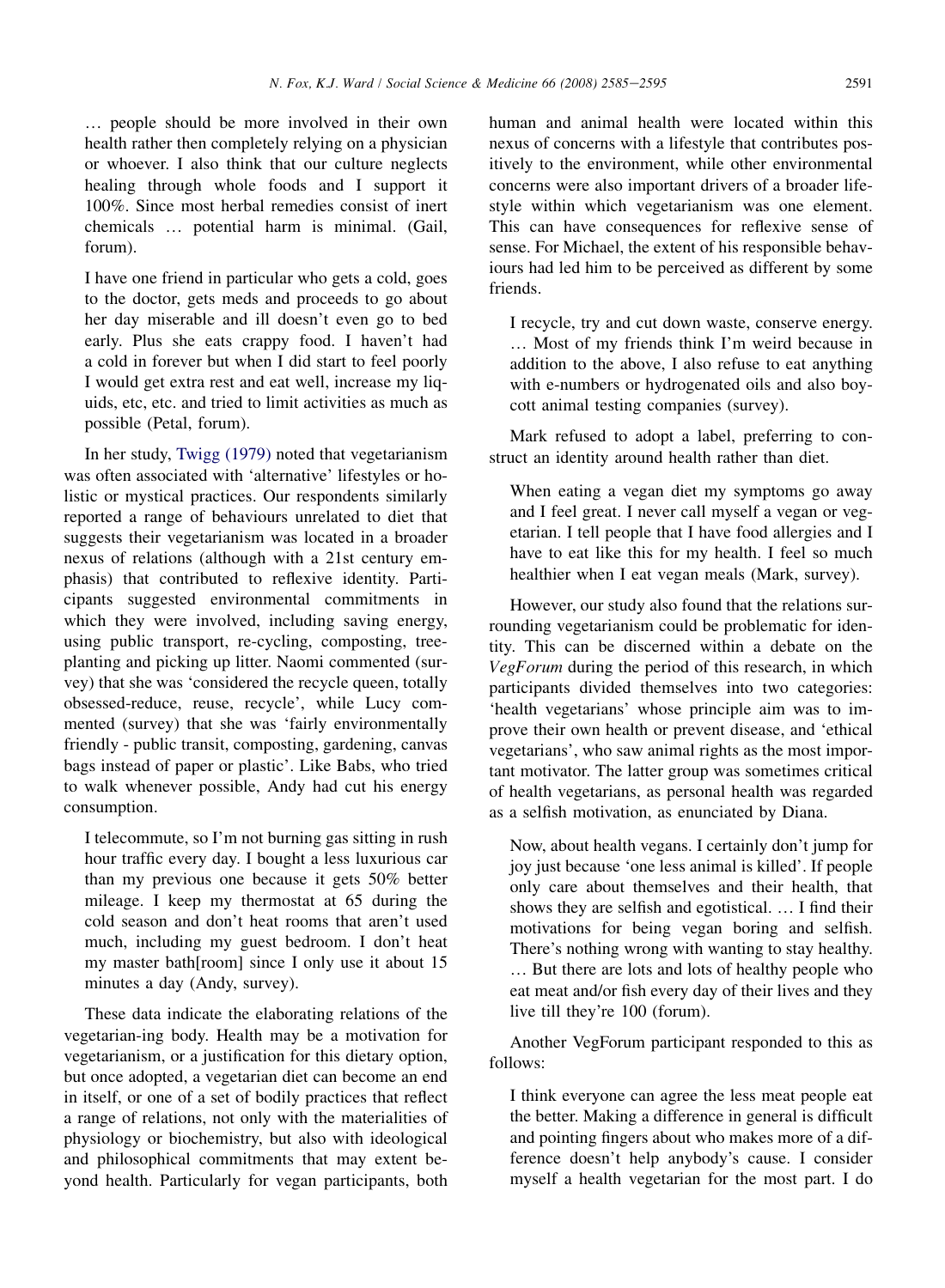agree with a lot of AR [animal rights] causes, and so I see both sides of the story (Caroline, forum)

In summary, we can see that the embodied practice of vegetarian diet is located in a myriad of relations, which together constitute not only a practice that manifests at mealtimes, but also may elaborate a range of other commitments, and a consequent reflexivity about their embodied, choice-making lived experience. Few of our respondents were pure 'health vegetarians', and many had adopted environment concerns that contributed reflexively to their lifestyle and identity. The fault-line within the VegForum over health and ethical motivations demonstrates how the relations that surround an embodied practice such as vegetarianism, especially when imbued with moral value, are much more than simply dietary. Rather they contribute to a reflexivity that invests an identity, and what is 'simply' a bodily practice also becomes an identity practice.

#### **Discussion**

The data in this study support previous findings that health is a significant motivator for vegetarians ([Beardsworth & Keil, 1991a, 1991b; Lindeman & Sir](#page-9-0)[elius, 2001; Rozin et al., 1997\)](#page-9-0), both because of perceived health benefits or to prevent or counter disease. Respondents in the study offered a range of health-related reasons for a vegetarian diet, and these provided a context for the dietary choices they made. However, it was clear that this association between diet and health also entailed lifestyle choices that were not simply concerned with individual health. For many respondents, the health benefits of vegetarianism had connections to other beliefs, values and commitments, predominantly in relation to environmental concerns. For some, health was something to be sustained in spite of a self-denying diet selected for ethical reasons. And, as we saw in the final section of the findings, these relations influence the reflexive identities of those within this vegetarian community. While for health vegetarians, their dietary choice was linked to positive values associated with health, for the ethical vegetarians, these values were turned on their heads, to suggest selfishness and a lack of concern by health vegetarians with the victims of meat-eating animals.

We wish to focus here on the ways in which the relations that cluster around vegetarianism contribute to a reflexive identity. Readers will recall that we introduced earlier the Deleuzian question 'what can

a body do?', and in this context we can ask more specifically 'what (else) can a non-meat-eating body do?'. In proposing that this question is of interest, [Buchanan](#page-9-0) [\(1997\)](#page-9-0) argued that the answer is not to be found in terms of functions, but grounded in the possibilities and limits consequent upon the psychological, emotional and physical engagements of that body. In this anti-essentialist perspective, a body is the capability to form new relations, and the desire to do so [\(Bu](#page-9-0)[chanan, 1997](#page-9-0), p. 83).

From this perspective, our analysis suggests that the non-meat eating body is much more than simply a physical entity unsullied by animal protein, it is constituted not only from these physical engagements, but also from a myriad of cognitive, emotional, cultural, social and philosophical relations. 'Health vegetarians' in this study had relations not only to meat and vegetables, but also to diseases and symptoms, and to notions of purity, holism, integrity and so forth. However, various respondents also described a further set of relations: to animals, the environment, industrialisation, globalisation and so on. Identities emerge from these constellations of relations that contextualise the practice of vegetarianism. Identity is thus an outcome of embodied practice within the context of the 'physical and cultural worlds which impinge and limit, yet also make possible' [\(Fox, 2002](#page-9-0), p. 349). By mapping these relations, we can learn more about the identities that emerge around these confluences of bodies and their engagements.

We noted earlier [Bisogni et al.'s \(2002\)](#page-9-0) model of reciprocity between diet and identity, which accounts both for a stability in dietary choices, and the ways in which dietary choices can be markers for identity and distinctiveness. While this model recognises the part a practice such as vegetarianism can play in identity formation and stabilisation, the inherent essentialism of that account, in which it appears that a prior human agency consciously accretes identity upon itself, limits its sociological appeal. The Deleuzian approach adopted in this paper, while similarly acknowledging the mutuality of practice and identity, resists the problem of a prior human subject. Here the focus is on the confluences between bodies and the physical, psychic, social and conceptual relations that emerge from bodily practice, and the stabilisation of consequent possibilities and limits for reflexive identification.

Our data tell us that because every vegetarian's relations are both myriad and consequential upon personal history, background and so forth, so also the emergent identity will be highly individualised. While 'health vegetarian' or 'ethical vegetarian' can serve as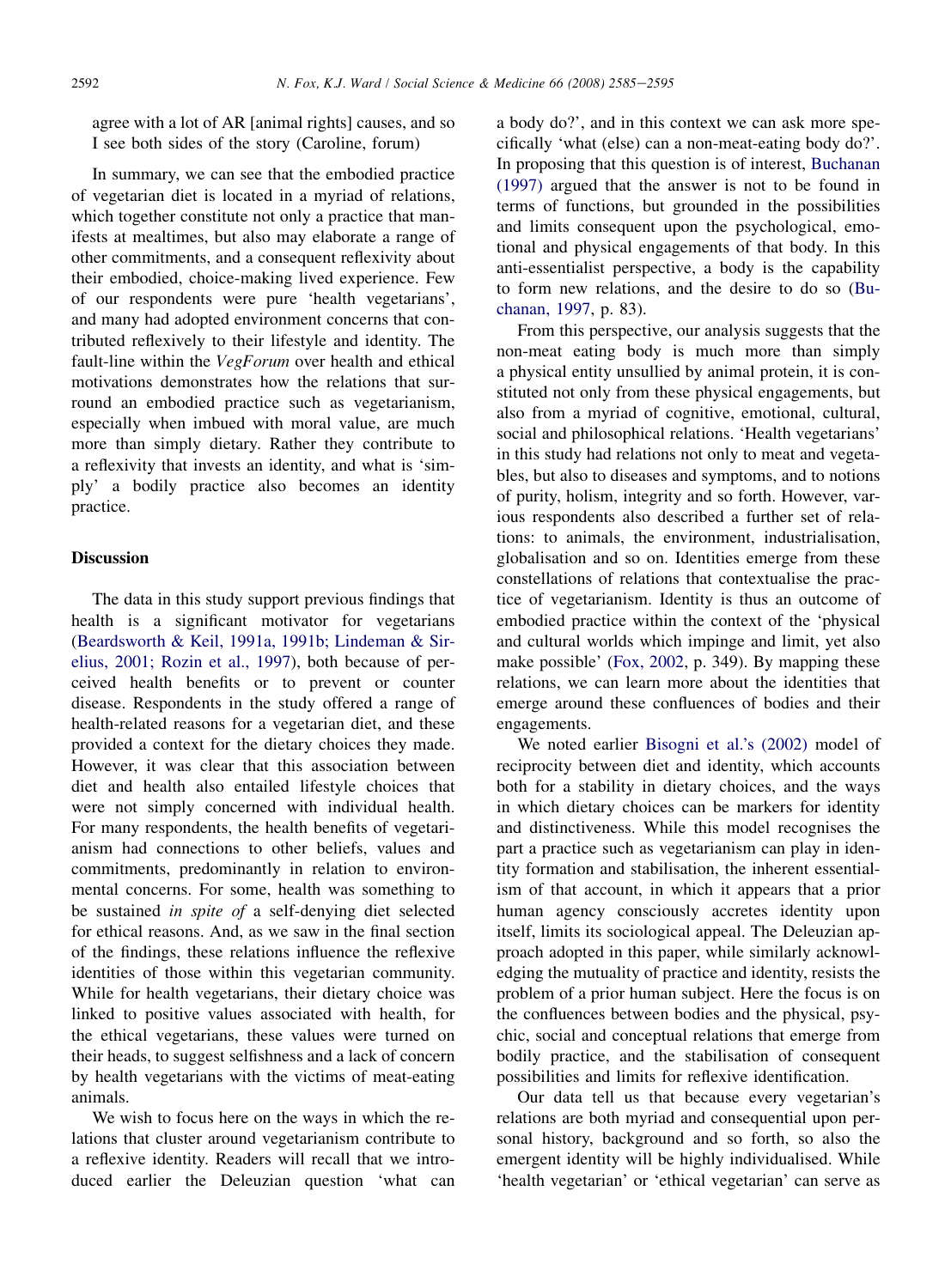a headline for this identity, reflecting a set of embodied practices (what the body can do), we have seen the variety of relations, and the continuities between these categories. On the other hand, we also see how these categories can serve as exclusivities, such that 'ethical vegetarianism' may be defined at least in part in opposition to a health-motivated dietary practice. By exploring relations, we can thus learn much more about identities associated with embodiment practices.

It is methodologically possible to impose some second-order patterning upon this bewildering variety of vegetarian identities. Elsewhere we have described the kinds of identities that people construct from different health practices, including weight loss, use of viagra and anorexia [\(Fox & Ward, 2006](#page-9-0)). Among these 'health identities', we mapped out a dimension ranging from expert patient to resisting consumer, which we summarised as autonomy/dependence. This provided explanatory power to understand a range of health identities and the kinds of care that would be appropriate and effective. A similar analysis of the individuals in this study might yield further dimensions that could then offer insights into how vegetarians understand health and illness, or to predict health behaviour. We can take the relations that Simon or Jane have with their lived worlds and ask what else their bodies can do. This is not a question about functionality, but about the limits that relations impose on active, choice-making, embodied 'vegetarian-ing' selves. Such an approach would enable understanding of individual choices concerning practices that can influence health and illness. However, it also reminds us to be cautions about generalisation, because of the contingent nature of identity as grounded in the multiplicity of relations of individual vegetarians.

Rather than undertake an individualised analysis of that type here, we wish to limit ourselves to some more general reflections on an identity approach to an embodied health practice such as vegetarianism. The existing literature has sought to explain vegetarianism in terms of triggering factors such as a divorce or going to university ([Jabs et al., 1998](#page-9-0)), values that determine what foods are chosen ([Sobal et al., 2006](#page-10-0), p. 9), or as an expression of personal and philosophical commitments ([Lindeman & Sirelius, 2001\)](#page-9-0). Asking what a body can do addresses these aspects in a somewhat different way, regarding them all as relations that may enable or constrain, setting limits on what is possible or creating possibilities that may affect actions and practices. However, these are not simply independent variables that act on people to determine their behaviours. Rather, these relations are 'confluent' with

the active sense-making of human actors. Importantly, these relations serve not as the determinants of action, but as contributors to a reflexive and on-going identity, whose limits determine what (else) a body can do.

The literature has also acknowledged the role that a practice such as vegetarianism has in enabling a person to define themselves in a particular way [\(Devine](#page-9-0) [et al., 1999; Twigg, 1979\)](#page-9-0). A range of studies have suggested that vegetarianism is a moveable feast, capable of being interpreted flexibly to incorporate fish and poultry consumption ([Bedford & Barr, 2005; Hoek](#page-9-0) [et al., 2004; Lea & Worsley, 2003\)](#page-9-0), and 'lapses' ([Wil](#page-10-0)[letts, 1997\)](#page-10-0). On the other hand, there is evidence that once adopted, vegetarians demonstrate persistence and continuity over time ([Devine et al., 1998](#page-9-0)). Once again the Deleuzian approach is helpful, providing insight into the power of embodied practice to generate reflexivity. Bolstered by the relations that mediated a turn from meat, consumption of a vegetarian diet accretes further relations that sustain and may deepen the commitments to vegetarianism over time, indeed vegetarians may cultivate such relations actively. This helps not only to explain the elaborations of health vegetarians' practices around a range of environmental commitments, but also the antipathy between health and ethical vegetarians. The 'healthy-eating, responsibility-taking, disease-avoiding' body of the health vegetarian has different relations from that of the 'animal-loving, self-denying, proselytising' body of the ethical vegetarian, though both may elaborate their practices with environmental commitments [\(Fox &](#page-9-0) [Ward, 2008](#page-9-0)).

Like other embodiment practices, diet thus has the potential to contribute to the identities of their proponents. However, as we have sought to show in this final section, body and identity are not linked in a simple causal relationship. Identity is neither an assertion of individuality nor a socially constructed attribution, but an embodied, reflexive process grounded firmly upon practice and the relational context within which it takes place. What (else) a body can do is a way of reflecting on both practices and identity: a practice such as vegetarianism, which may or may not be a 'health behaviour', is also a contributor to identity. It is the latter that, in turn, will underpin and create regularity in behaviour over time. Behaviour is thus indirectly mediated by the myriad relations of a body that constitute reflexive identity. This way of understanding body, identity and health has relevance for the explorations of health behaviour and 'healthy' living. It opens up a dietary practice like vegetarianism to a form of analysis that links behaviour, social context and the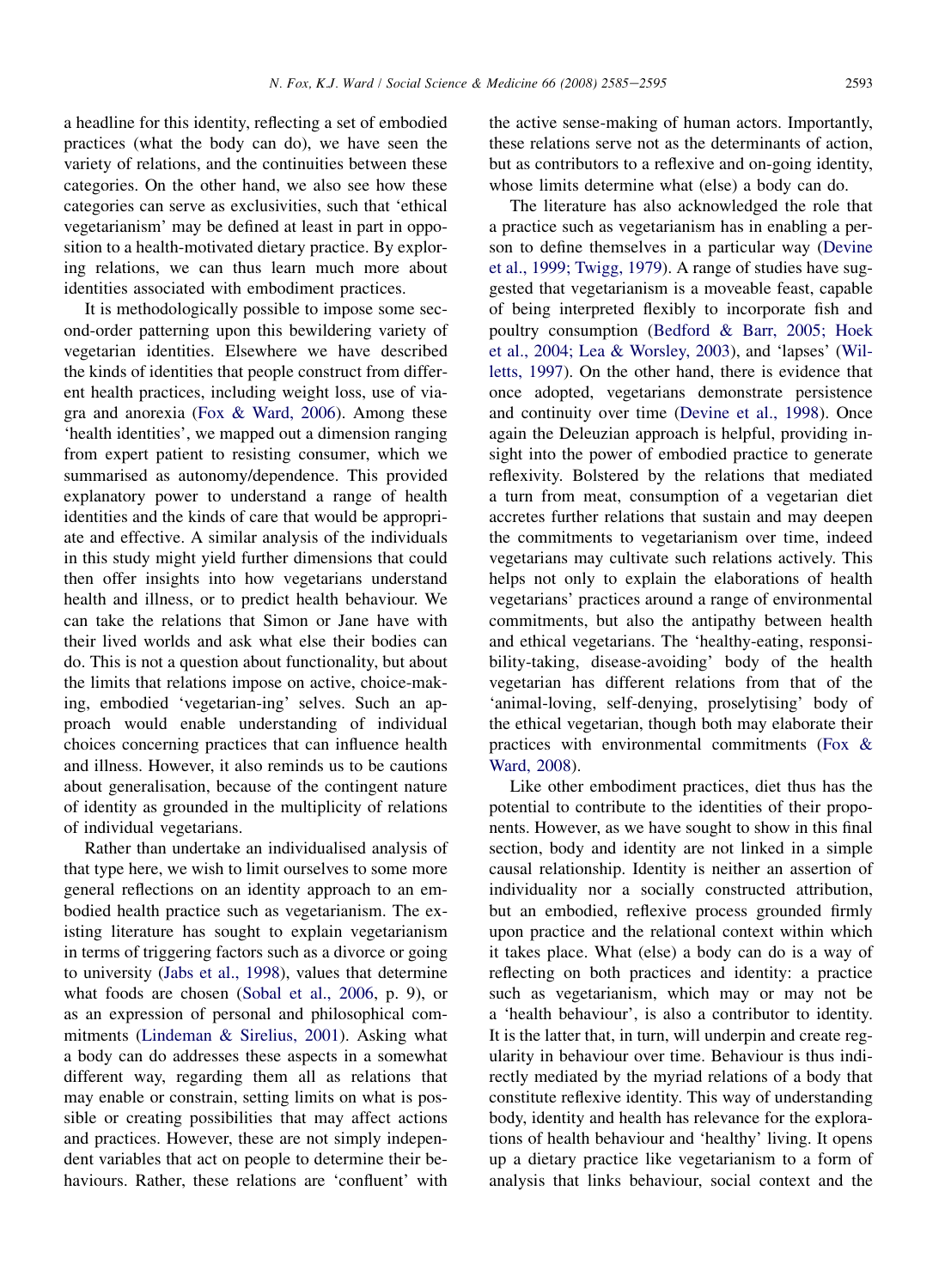<span id="page-9-0"></span>active processes of sense-making that constitute what else a body can do. In this way, it confirms the importance of identity in determining both present and future behaviour. Vegetarianism is both a practice and an identity for its proponents.

## References

- Adams, C. J. (1990). The sexual politics of meat: A feminist-vegetarian critical theory. London: Continuum.
- American Dietetic Association. (2003). Position of the American Dietetic Association and Dieticians of Canada: vegetarian diets. Journal of the American Dietetic Association, 103(6), 748-765.
- Beardsworth, A., & Keil, T. (1991a). Health-related beliefs and dietary practices among vegetarians and vegans: a qualitative study. Health Education Journal,  $50(1)$ ,  $38-42$ .
- Beardsworth, A., & Keil, T. (1991b). Vegetarianism, veganism and meat avoidance: recent trends and findings. British Food Journal,  $93(4)$ ,  $19-24$ .
- Beardsworth, A., & Keil, T. (1997). Sociology on the menu. An invitation to the study of food and society. London: Routledge.
- Bedford, J. L., & Barr, S. I. (2005). Diets and selected lifestyle practices of self defined adult vegetarians from a population-based sample suggest that are more 'health conscious'. International Journal of Behavioural Nutrition and Physical Activity,  $2(1)$ ,  $4-14$ .
- Bisogni, C. A., Connors, M., Devine, C. M., & Sobal, J. (2002). Who we are and how we eat: a qualitative study of identities in food choice. Journal of Nutrition Education and Behavior, 34,  $128 - 139.$
- Bond, R., McCrone, D., & Brown, A. (2003). National identity and economic development: reiteration, recapture, reinterpretation and repudiation. Nations and Nationalism,  $9(3)$ ,  $371-391$ .
- Buchanan, I. (1997). The problem of the body in Deleuze and Guattari, or, what can a body do? Body & Society,  $3, 73-91$ .
- Chen, P., & Hinton, S. M. (1999). Realtime interviewing using the World Wide Web. Sociological Research Online, 4(3). Available from. <<http://www.socresonline.org.uk/socresonline/4/3/chen.html>>.
- Connell, R. (1995). Masculinities. Sydney: Allen & Unwin.
- Coveney, J. (2000). Food, morals and meaning: The pleasure and anxiety of eating. London: Routledge.
- Davies, B., & Harré, R. (1998). Positioning and personhood. In: R. Harré, & L. van Langenhove (Eds.), Positioning theory (pp. 32-52). Oxford: Blackwell.
- Deleuze, G., & Guattari, F. (1988). A thousand plateaus. London: Athlone.
- Devine, C. M., Connors, M., Bisogni, C. A., & Sobal, J. (1998). Life course influences on fruit and vegetable trajectories: qualitative analysis of food choices. Journal of Nutrition Education, 30(6),  $361 - 370$ .
- Devine, C. M., Sobal, J., Bisogni, C. A., & Connors, M. (1999). Food choices in three ethnic groups: interactions of ideals, identities, and.roles. Journal of Nutrition Education, 31,(2), 86-93.
- Douglas, M. (1966). Purity and danger. London: Routledge.
- Fessler, D. M. T., Arguello, A. P., Mekdara, J. M., & Macias, R. (2003). Disgust sensitivity and meat consumption: a test of an emotivist account of moral vegetarianism. Appetite, 41, 312-341.
- Fox, N. J. (2002). Refracting health: Deleuze, Guattari and body/self. Health,  $6(1)$ ,  $347-364$ .
- Fox, N. J. (2005). Cultures of ageing in Thailand and Australia. (What can an ageing body do?). Sociology,  $39(3)$ ,  $501-518$ .
- Fox, N. J., & Ward, K. (2006). Health identities: from expert patient to resisting consumer. Health,  $10(4)$ ,  $461-479$ .
- Fox, N. J., & Ward, K. J. (2008). Health, ethics and environment: a qualitative study of vegetarian motivations. Appetite, 50(2-3), 422-429.
- Fraser, G. E. (2003). Diet, life expectancy and chronic disease. Oxford: Oxford University Press.
- Gaard, G. (2002). Vegetarian eco-feminism: a review essay. Frontiers,  $23(3)$ ,  $117-146$ .
- Giddens, A. (1991). Modernity and self identity: Self and society in the late modern age. Cambridge: Polity.
- Glaser, J., Dixit, J., & Green, D. P. (2002). Studying hate crime with the Internet: what makes racists advocate racial violence? Journal of Social Issues,  $58(1)$ ,  $177-192$ .
- Hamilton, M. B. (1993). Wholefoods and healthfoods: beliefs and attitudes. Appetite,  $20(3)$ ,  $223-228$ .
- Haraway, D. J. (1997). Modest Witness@Second Millennium. FemaleMale meets Oncomouse. London: Routledge.
- Hewson, C., Yule, P., Laurent, D., & Vogel, C. (2003). Internet research methods. London: Sage.
- Hoek, A. C., Pieternel, A. L., Stafleu, A., & de Graaf, C. (2004). Food-related lifestyle and health of Dutch vegetarians, non-vegetarian consumers of meat substitutes, and meat consumers. Appetite, 42, 265-272.
- Illingworth, N. (2001). The Internet matters: exploring the use of the Internet as a research tool. Sociological Research Online, 6(2). Available from. <<http://www.socresonline.org.uk/6/2/illingworth.html>>.
- Jabs, J., Devine, C., & Sobal, J. (1998). Model of the process of adopting diets: health vegetarians and ethical vegetarians. Journal of Nutrition Education,  $30(4)$ ,  $196-202$ .
- Jenkins, R. (2004). Social identity. London: Routledge.
- Kenyon, P. M., & Barker, M. E. (1998). Attitudes towards meat eating in vegetarians and non-vegetarian teenage girls in England  $$ an ethnographic approach. Appetite,  $30(2)$ ,  $185-198$ .
- Key, T., Appleby, P. N., & Rosell, M. S. (2006). Health effects of vegetarian and vegan diets. Proceedings of the Nutrition Society, 65, 35-41.
- Kiely, R., Bechhofer, F., Stewart, R., & McCrone, D. (2001). The markers and rules of Scottish national identity. The Sociological Review, 49(1), 33-55.
- Kim, H. J., & Houser, R. F. (1999). Two small surveys, 25 years apart, investigating motivations of dietary choice in 2 groups of vegetarians in the Boston area. Journal of the American Dietetic Association, 99(5), 598-601.
- Le Breton, D. (2004). Genetic fundamentalism or the cult of the gene. Body and Society,  $10(4)$ ,  $1-20$ .
- Lea, E., & Worsley, A. (2001). Influences on meat consumption in Australia. Appetite, 36(2), 127-136.
- Lea, E., & Worsley, A. (2003). Benefits and barriers to the consumption of a vegetarian diet in Australia. Public Health Nutrition,  $6(5)$ , 505-511.
- Lindeman, M., & Sirelius, M. (2001). Food choice ideologies: the modern manifestations of normative and humanist views of the world. Appetite, 37, 175-184.
- Monaghan, L. (2000). Drug-taking, 'risk boundaries' and social identity: bodybuilders talk about Ephedrine and Nubain. Sociological Research Online, 5(2). Available from. <[http://www/socresonline.](http://www/socresonline.org.uk/5/2/monaghan.html) [org.uk/5/2/monaghan.html](http://www/socresonline.org.uk/5/2/monaghan.html)>.
- Negrin, L. (2002). Cosmetic surgery and the eclipse of identity. Body and Society,  $8(4)$ ,  $21-42$ .
- Nosek, B. A., Banaji, M. R., & Greenwald, A. G. (2002). E-research: ethics, security, design, and control in psychological research on the Internet. Journal of Social Issues,  $58(1)$ ,  $161-176$ .